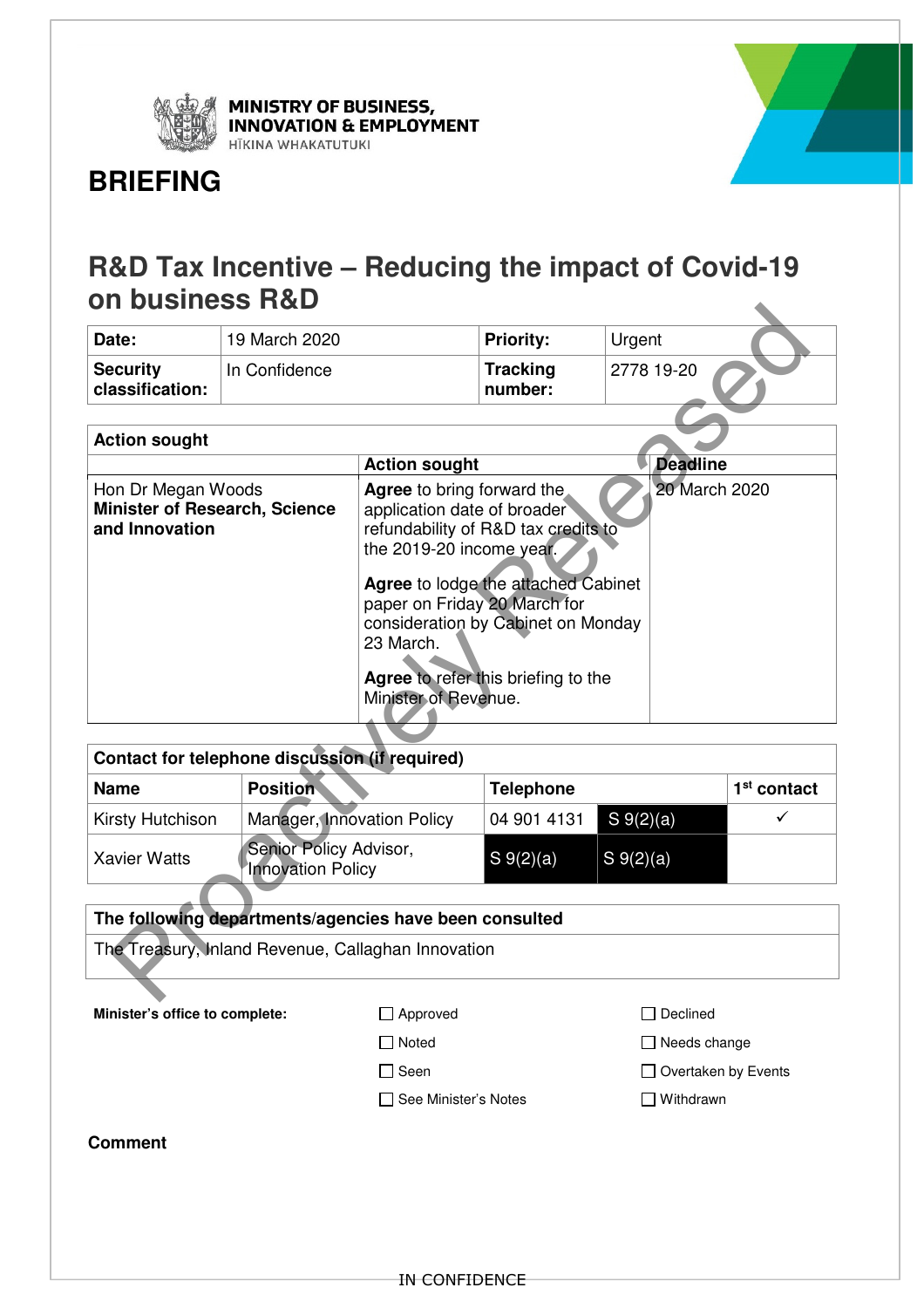

# **BRIEFING**

# **R&D Tax Incentive – Reducing the impact of Covid-19 on business R&D**

| Date:                              | 19 March 2020 | <b>Priority:</b>           | Urgent     |
|------------------------------------|---------------|----------------------------|------------|
| <b>Security</b><br>classification: | In Confidence | <b>Tracking</b><br>number: | 2778 19-20 |

## **Purpose**

The purpose of this briefing is to seek your agreement to an urgent amendment to the R&D Tax Incentive rules, aimed at encouraging businesses to continue their R&D despite Covid-19.

# **Recommended action**

The Ministry of Business, Innovation and Employment recommends that you:

a **Agree** to bring the application date of broader refundability of R&D tax credits forward to the 2019-20 income year (year 1 of the R&D Tax Incentive scheme).

Agreed/Not agreed

b **Agree** that businesses should be able to choose whether to apply the year 1 or year 2 refundability rules to their year 1 R&D Tax Incentive claims.

Agreed/Not agreed

c **Agree** that the amendment should be introduced via the Urgent Covid-19 Tax Matters Bill.

Agreed/Not agreed

d **Note** the proposal is revenue neutral, and has no effect on our estimate of the fiscal costs of the R&D Tax Incentive. (The fiscal cost model treats tax credits and cash refunds of tax credits as equivalent.) **ITPOSE**<br>
Propries of this briefing is to seek your agreement to an urgent amendment to the R&D Tax<br>
encommended action<br>
Ministry of Business, Innovation and Employment recommends that you:<br>
Agree to bring the application

Noted

e **Note** that Inland Revenue has confirmed it will be capable of implementing and administering this amendment if it goes ahead.

**Noted** 

f **Agree** to lodge the attached Cabinet paper on Friday 20 March 2020 and seek Cabinet approval for the amendment on Monday 23 March 2020.

Agreed/Not agreed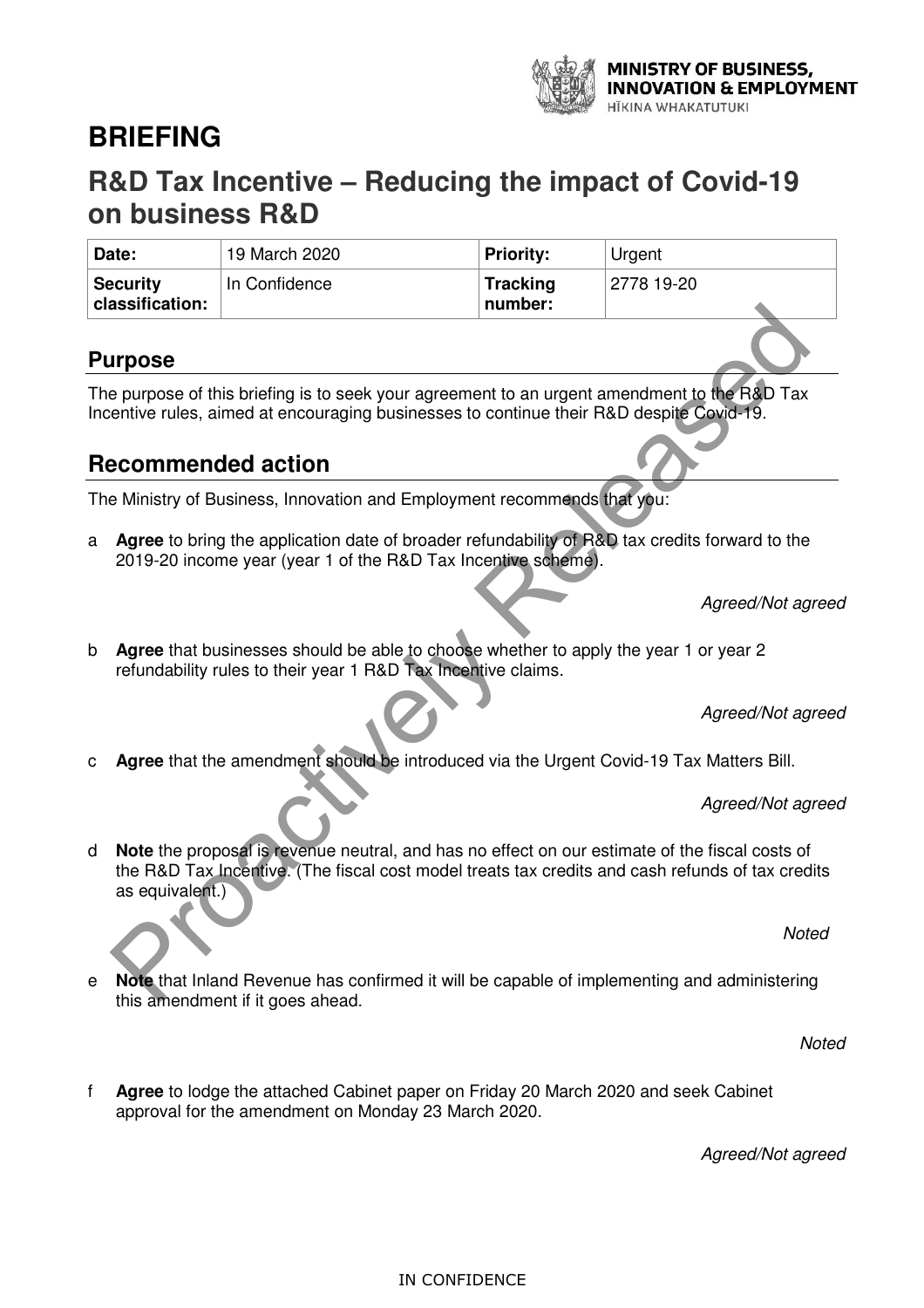g **Agree** to proactively release this briefing when the Cabinet paper is proactively released.

Agreed/Not agreed

Agreed/Not agreed

h **Agree** to refer this briefing to the Minister of Revenue.

..... / ...... / ...... Hon Dr Megan Woods **Minister of Research, Science and Innovation** From Dr Megan Woods<br>
Minister of Research, Science and Innovation<br>
S9(2)(a)<br>
9/03/2020<br>
About, Science and Enterprise Male

S9(2)(a)

19/03/2020

Kirsty Hutchison **Manager, Innovation Policy**  Labour, Science and Enterprise, MBIE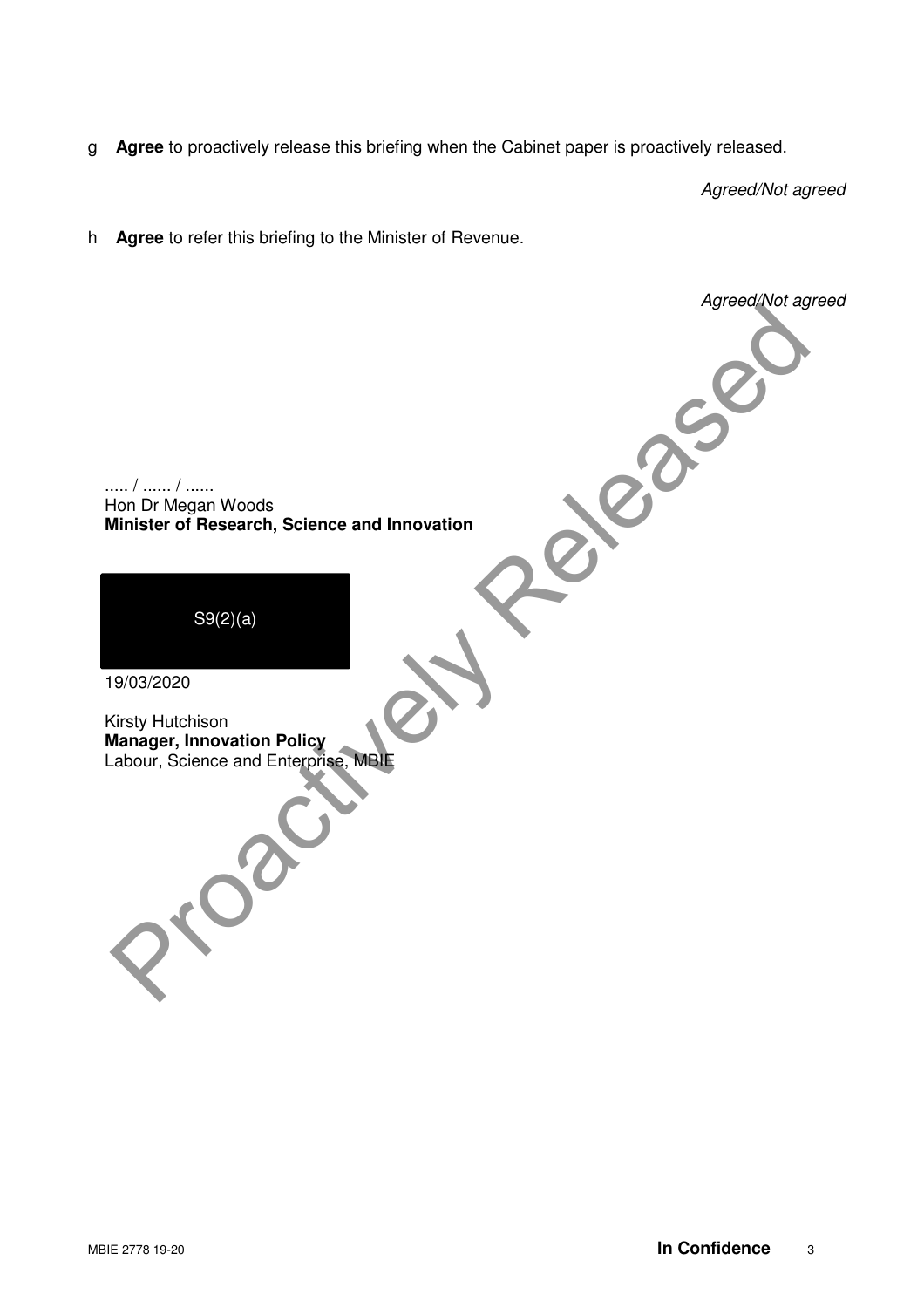# **Problem definition and proposed amendment**

- 1. There is a significant risk that businesses will cut their R&D spending in response to Covid-19. We are particularly concerned about loss-making businesses (and businesses who do not pay enough income tax to fully utilise their R&D tax credits)<sup>1</sup> who cannot benefit from their R&D tax credits this tax year because they do not qualify for refundability under the R&D Tax Incentive's 2019-20 (year 1) income year refundability rules.
- 2. The year 1 refundability rules restrict refundability to a small subset of eligible entities New Zealand tax resident R&D-intensive unlisted companies who do not receive tax exempt income (other than from intercompany dividends). In addition, a \$255,000 cap applies to refundability in year 1. Loss-making businesses who do not qualify for refundability in year 1 have no choice but to carry their credits forward to year 2 of the regime (the 2020-21 income year), and cash these out in year 2 if they qualify under the proposed new broader refundability rules.
- 3. It is these loss-making businesses who will need additional support to retain their R&D staff and continue their R&D investments despite Covid-19. One way of providing these businesses with that additional support is by applying the broader refundability rules from the 2019-20 income year.
- 4. The new refundability rules will replace the existing rules from year 2 of the scheme. The new rules allow businesses to be eligible for refundability provided they are eligible for the R&D Tax Incentive. In addition, the new rules replace the existing \$255,000 refundability cap with a labour-related tax cap, which allows firms refunds up to the total amount of labour-related taxes<sup>2</sup> paid in the relevant income year.

# **Benefits as part of a Covid-19 response package**

- 5. If the application date of the year 2 refundability rules is brought forward as proposed more businesses will be able to access more refundable tax credits sooner.
- 6. This amendment provides targeted support to innovative businesses, to enable them to retain their R&D programmes and the high-skilled jobs that will be necessary to our future economic recovery. The amendment will provide more support for businesses already intending to claim the R&D Tax Incentive in year 1, and could encourage them to enrol and file their year 1 claims with Inland Revenue sooner (rather than waiting to file closer to their claim due date). If this amendment is not made, businesses are more likely to reduce or stop their R&D, resulting in a deeper and more protracted decline in economic activity. It would also weaken the economy's ability to recover once the global economy has stabilised. enology innoven latik to that with that acted the peace the relationship of the tractive that we also the method to the relationship of the relationship of the relationship of the relationship of the relationship of the re
- 7. A small minority of businesses may be able to access more refunds under the year 1 refundability rules than the proposed year 2 refundability rules. To ensure business certainty in the regime is maintained, and that no business is disadvantaged by the urgent amendment,

 $\overline{a}$ 1 In this paper, references to "loss-making businesses" are intended to also include businesses who aren't in a tax loss position in year 1 but don't have enough income tax payable that year to fully utilise their R&D tax credits. This could include, for example, a business who has brought losses forward from a previous year and has used these to reduce its income tax liability in year 1, and as a result has excess R&D tax credits.

<sup>&</sup>lt;sup>2</sup> The labour-related taxes included in the cap are PAYE (which includes amounts withheld from payments to contractors), fringe benefit tax (FBT), and employer superannuation contribution tax (ESCT).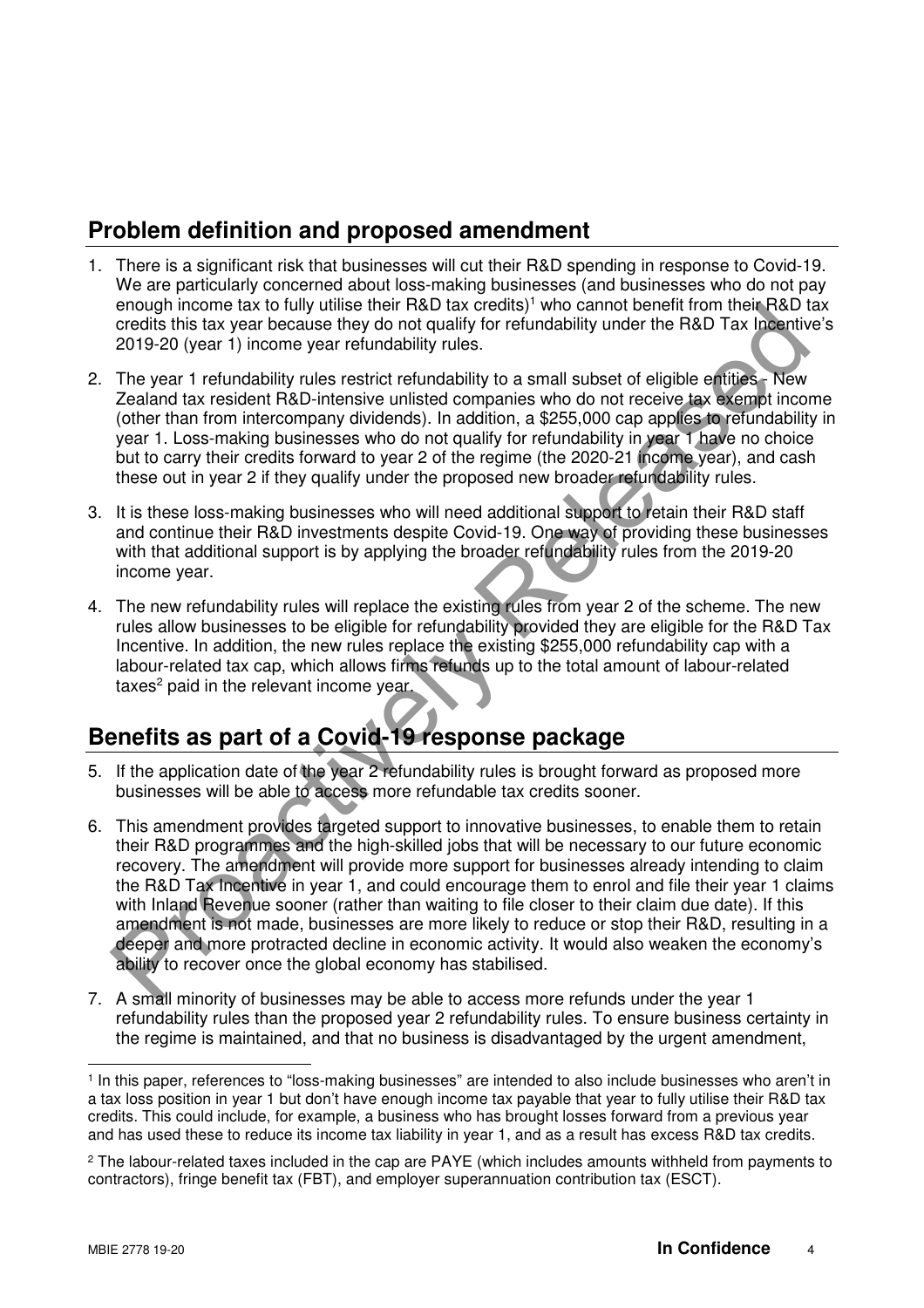officials recommend that businesses be allowed to choose which refundability rules they would like to apply to their year 1 R&D Tax Incentive claim. From year 2, all businesses would have to apply the year 2 refundability rules (they would not be able to choose to apply the year 1 rules).

# **Consultation with selected stakeholders on benefits**

- 8. This proposal was initially suggested by a member of the R&D Advisory Group, who represents a Big 4 accounting firm. This stakeholder suggested the amendment because of their experiences with R&D performing businesses during the 2008/09 Global Financial Crisis (GFC). They saw a significant increase in interest from businesses in the Australian R&D Tax Incentive as the GFC took hold, because businesses needed support to retain their R&D staff during the crisis.
- 9. Economically, it was key for businesses to retain these staff, because the R&D undertaken during those years would flow through to new products and services in the next two to five years. Without Government support, a lot of R&D labour spend would have been cut. For lossmaking businesses, non-refundable credits that can only be carried forward are of little benefit. Refundable credits, on the other hand, can provide these businesses with much needed cash to help support their R&D now, when that support is needed the most.
- 10. This stakeholder said that providing this support through the R&D Tax Incentive is particularly beneficial because:
	- It targets businesses who are investing in new products, services or processes. This means the support will deliver a longer term benefit to the economy.
	- The greatest R&D expense for most businesses are wages and payments for R&D labour. In addition, R&D expenditure is reasonably discretionary, so is easy to scale back. Providing this additional support through the R&D Tax Incentive will help more New Zealanders keep their jobs.
- 11. The proposed amendment has been tested with each of the Big 4 accounting firms, which are all members of the R&D Advisory Group. We have also tested the proposal with a representative of the Corporate Taxpayers Group.<sup>3</sup> All stakeholders consulted support this proposal, because it will provide much needed cashflow/timing benefits to businesses.
- 12. Officials asked all stakeholders consulted to provide an estimate of the amount of cash support this proposal would provide to businesses they are connected with in New Zealand. This sample provides an indication of the likely amount and timing of the cash benefit to firms. Based on the information received we estimate this proposal will provide approximately \$50-70 million of cash support to the surveyed businesses. Cash sensitive businesses will be incentivised to file as soon as possible. Businesses that file close to the end of the tax year could expect to receive these refunds within the next few months. Incentive as the GFC iook hold, because businesses needed support to retain their R&D states the GFC iook hold, because to retain these starf, because the R&D undertaken during those years would flow through to new product

 $\overline{a}$  $\,{}^{3}$  The Corporate Taxpayers Group is an organisation of major New Zealand companies that works with officials to achieve positive changes to tax policy in New Zealand. The Group's members include Air New Zealand Limited, Airways Corporation of New Zealand, AMP Life Limited, ANZ Bank New Zealand, ASB Bank Limited, Bank of New Zealand, Chorus Limited, Contact Energy Limited, Downer New Zealand Limited, Fisher & Paykel Healthcare Limited, Fletcher Building Limited, Fonterra Cooperative Group Limited, General Electric, Genesis Energy Limited, IAG New Zealand Limited, Infratil Limited, Lion Pty Limited, Meridian Energy, Methanex New Zealand Limited, New Zealand Post Limited, New Zealand Racing Board, New Zealand Steel Limited, New Zealand Superannuation Fund, Opus International Consultants Limited, Origin Energy New Zealand Limited, Pacific Aluminium (New Zealand) Limited, Powerco Limited, Shell New Zealand (2011) Limited, SKYCITY Entertainment Group Limited, Spark New Zealand Limited, T&G Global Limited, The Todd Corporation Limited, TOWER Limited, Vodafone New Zealand Limited, Westpac New Zealand Limited, Z Energy Limited, and ZESPRI International Limited.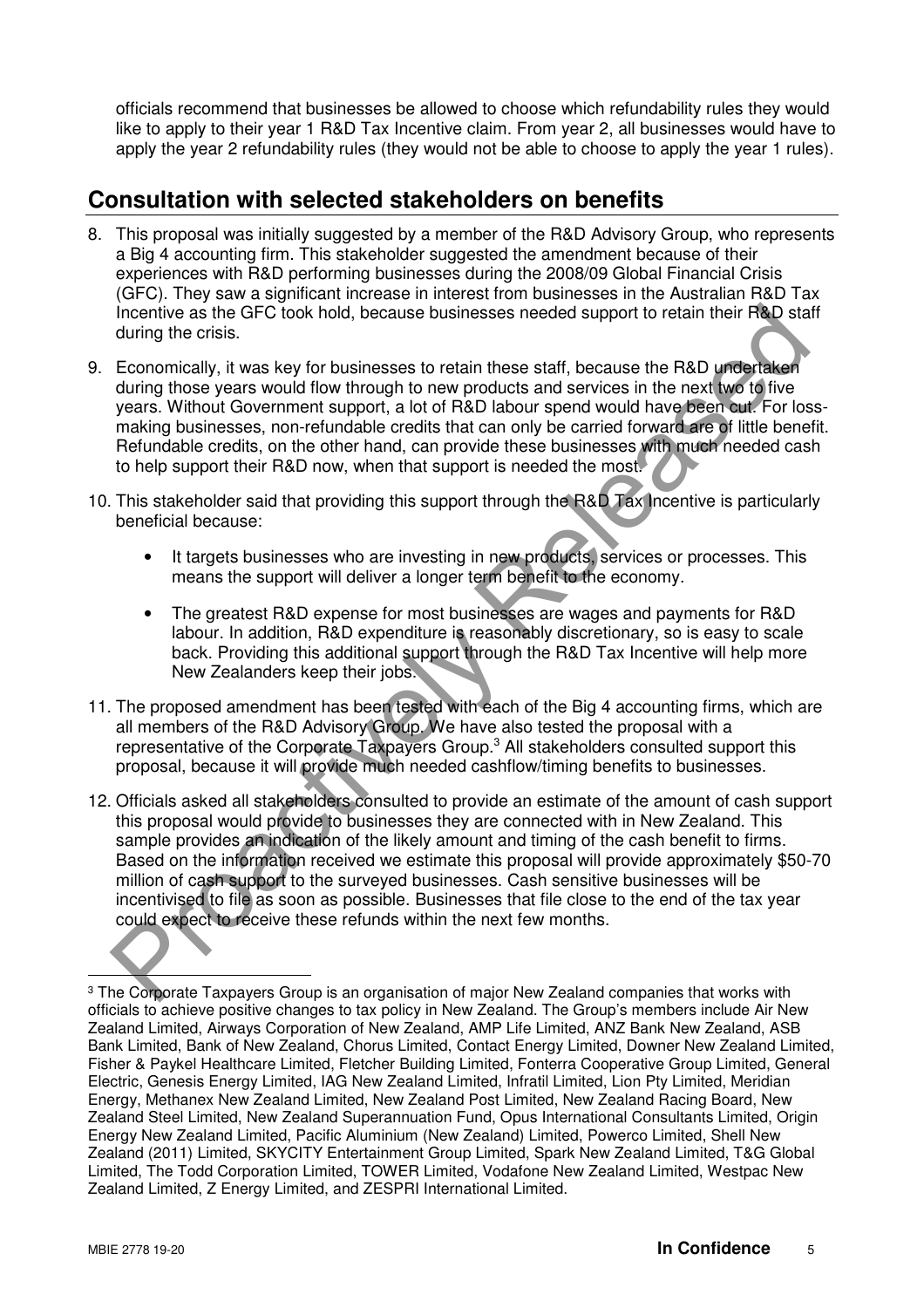## **Risks**

- 13. There is a risk that bringing forward the application of broader refundability rules could increase the risk of fraudulent claims in year 1 of the scheme. We consider this risk to be small.
- 14. Year 1 of the scheme ends in less than two weeks, which will provide little opportunity for fraudulent claims to be developed during year 1 in response to the amendment. There are also safeguards built-in to the new broader refundability rules, in the form of a labour-related tax cap, which ensures businesses have a tangible economic presence in New Zealand before refunds will be allowed. The combination of these two factors mean the risk of successful fraudulent claims is very small.
- 15. Inland Revenue systems are currently set up to apply the year 1 rules to R&D Tax Incentive claims. I have consulted with Inland Revenue, which has confirmed that they will be able to implement and administer the proposal.

# **Fiscal implications**

- 16. The proposal is revenue neutral, and has no effect on our estimate of the fiscal costs of the R&D Tax Incentive. The model of fiscal costs used treats tax credits and cash payments (in the form of refunds) as equivalent.
- 17. There will be a one off net debt cash impact. This means that the amount that businesses will benefit from this will be reflected as a net debt impact in the 2019/20 fiscal year. There is no impact on the appropriation or operating balance.

# **Next steps**

- 18. If you agree to this amendment, it could be included in the Urgent Covid-19 Tax Matters Bill. To enable the legislation to be included in the Bill, you will need to obtain Cabinet approval for the amendment on Monday 23 March 2020. Officials have drafted a Cabinet paper for you (which is included in the Annex), which would need to be lodged by Friday 20 March 2020. The Bill is expected to become law in early April. chains is very small.<br>
Indian Revenue systems are currently set up to apply the year 1 rules to R&D Tax internity<br>
claims. I have consulted with Inland Revenue, which has confirmed that they will be able to<br>
implement and
- 19. Inland Revenue has confirmed that it will be capable of implementing and administering this amendment. We will continue to work closely with Inland Revenue and Callaghan Innovation to ensure appropriate communications and guidance is provided to taxpayers if the amendment goes ahead.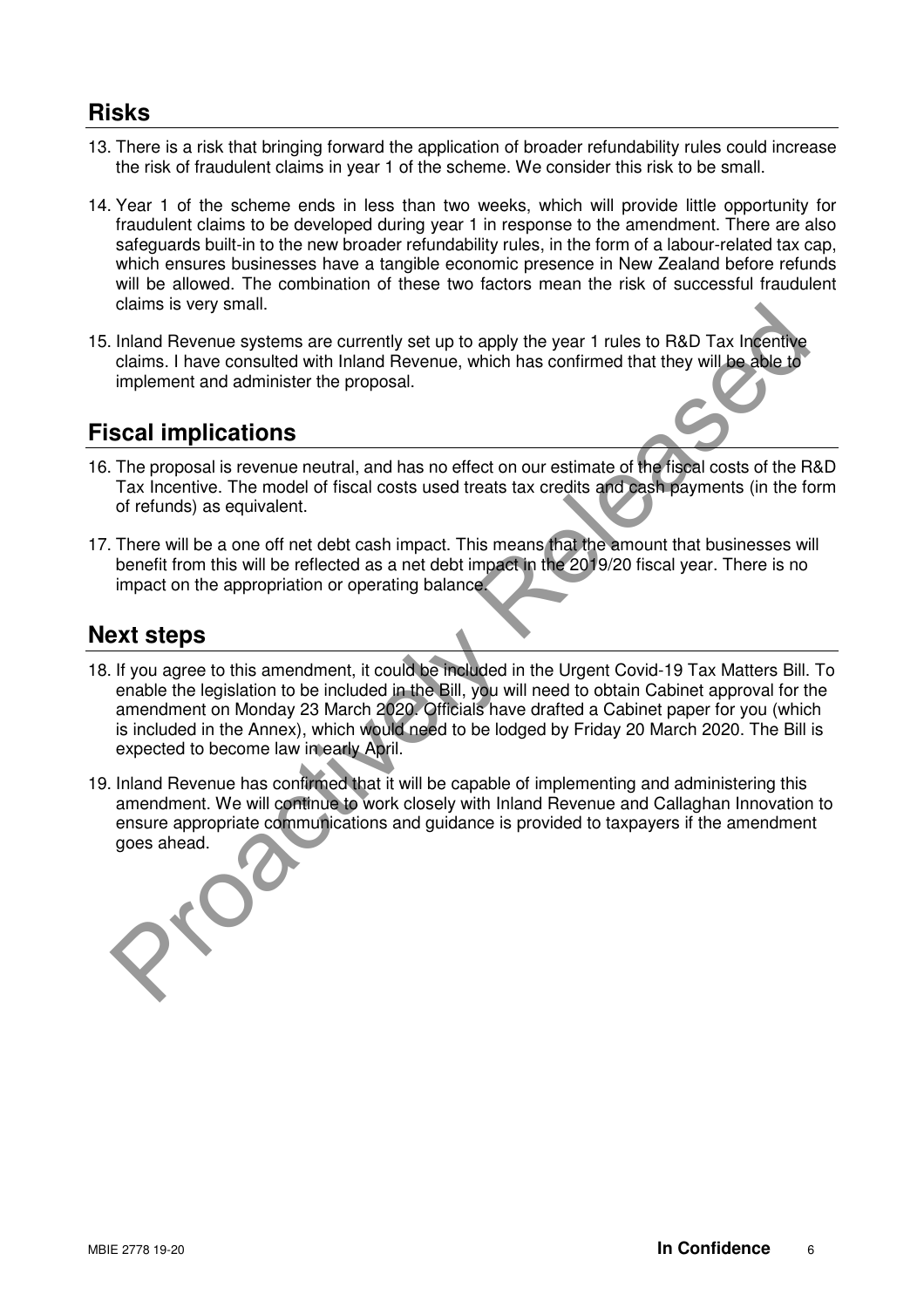### In Confidence

Office of the Minister for Research, Science and Innovation Chair, Cabinet

# **Reducing the impact of Covid-19 on business R&D**

## **Proposal**

1. This paper seeks Cabinet's agreement to changing the application date of the R&D Tax Incentive's broader refundability rules, so that these rules apply one year early (from the 2019-20 income year, rather than the 2020-21 income year).

## **Relation to Government Priorities**

2. This proposal supports the Government's response to Covid-19, by providing additional support to R&D performing businesses.

## **Background**

- 3. The R&D Tax Incentive was introduced in the 2019/20 income year to replace the existing Callaghan Innovation Growth Grant regime. The aim of the Incentive is to help the Government achieve its goal of increasing R&D spending to 2% of GDP by 2027.
- 4. Policy development on the R&D Tax Incentive was undertaken in two phases. The first phase came into force on 1 March 2019 for most businesses (the 2019/20 income year, which is referred to as "year 1" in this paper).
- 5. Phase 1 included a limited form of R&D tax credit refunds for loss-making businesses.<sup>4</sup> The year 1 refundability rules are based on rules used in the R&D Tax Loss Credit,<sup>5</sup> and are fairly restrictive. This means that only a small proportion of R&D Tax Incentive claimants will be able to access refundable credits in year 1 of the scheme. Loss-making businesses who do not qualify for year 1 refundability cannot benefit from their credits in year 1, but can carry their credits forward and potentially get them refunded in a future year if they satisfy certain criteria. These limited refundability rules were used because there was not enough time to develop more comprehensive refundability policy rules as part of the first phase of work. **Brownload the impact of Covid-19 on business R&D**<br>
I This paper seeks Cabinet's agreement to changing the application date of the R&D<br>
Incometric streament and the RO20-21 income year). The RBD<br>
Incording to the Release o
- 6. The R&D Tax Incentive provides tangible benefits to profitable businesses, and for those businesses who are eligible for refundability in year 1. It provides no tangible benefit in year 1, however, for loss-making businesses who do are not eligible for refundability under the

 $\overline{a}$ 4 In this paper, references to loss-making businesses also includes businesses who are not in a tax loss position but have insufficient income tax liability to offset their R&D tax credits against. This would include, for example, a business who has brought losses forward from a previous year and has used these to reduce its income tax liability in year 1, and as a result has excess R&D tax credits.

<sup>5</sup> An existing tax measure that supports R&D Intensive loss-making businesses.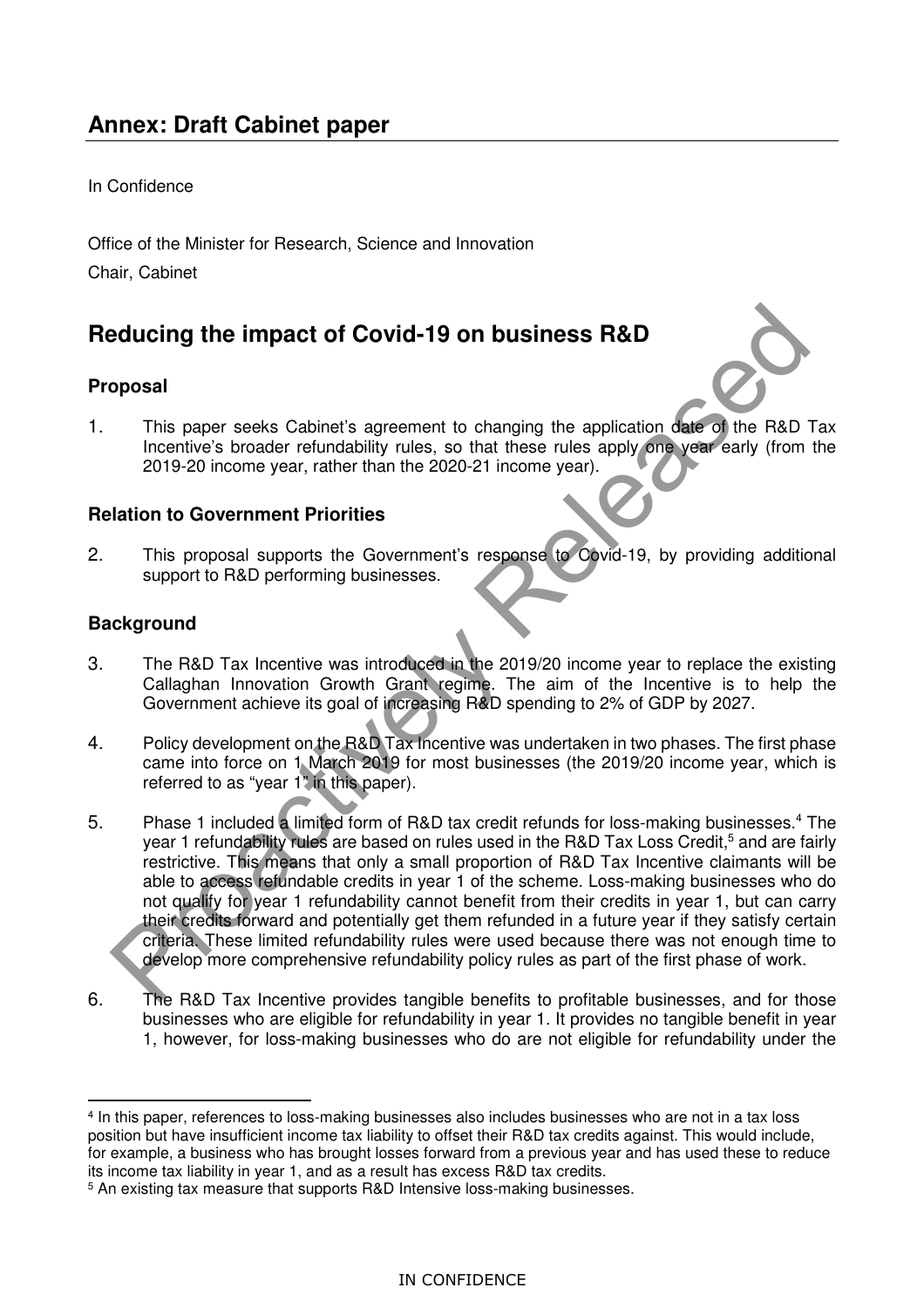year 1 rules. There is a risk that these businesses, in particular, will cut their R&D spending in response to Covid-19, unless we make year 1 refundability accessible to more businesses.

- 7. Phase 2 policy development developed broader refundability rules, which were intended to apply from the 2020-21 income year for most businesses (referred to as "year 2" in this paper). These proposed new refundability rules are contained in the Taxation (KiwiSaver, Student Loans, and Remedial Matters) Bill, which recently completed its Third Reading.
- 8. I am proposing that the application date of these new broader refundability rules apply retrospectively from year 1 (rather than year 2), so that more businesses are able to access more R&D tax credit refunds. This will help provide additional cashflow to loss-making R&D performers who might otherwise have to cut their R&D labour and spending in response to disruptions caused by Covid-19.

#### **Problem definition and proposal**

9. There is a significant risk that businesses will cut their R&D spending in response to Covid-19, particularly loss-making businesses who cannot benefit from their R&D tax credits this tax year because they do not qualify for refundability under the existing year 1 refundability rules.

#### The year 1 refundability rules

- 10. The year 1 refundability rules restrict refundability to a small subset of eligible entities. These rules only allow refunds for New Zealand tax resident R&D-intensive unlisted companies who do not receive tax exempt income (other than from intercompany dividends). In addition, a \$255,000 cap applies to limit refundability in year 1. Loss-making businesses who do not qualify for refundability in year 1 currently have no choice but to carry their credits forward to year 2 of the regime (the 2020-21 income year), and cash these credits out in year 2 if they qualify for refundability under the proposed new broader refundability rules. more H&U tax creat retundability and their R&D spanned and the matter of the smallength of the smallength of the smallength of the smallength of the smallength of the smallength of the smallength of the smallength of the s
- 11. It is these loss-making businesses who need additional support for their R&D now, to encourage them to retain their R&D staff and continue their R&D investments despite Covid-19. One way of providing these businesses with that additional support is by changing the application date of the proposed new broader refundability rules.

#### The year 2 broader refundability rules

12. The proposed new broader refundability rules will replace the year 1 rules and apply from year 2 of the scheme. The new rules remove the restrictive eligibility criteria referred to above and allow businesses to be eligible for refundability provided they are eligible for the R&D Tax Incentive more generally. In addition, the new rules replace the existing \$255,000 refundability cap with a labour-related tax cap, which allows firms refunds up to the total amount of labour-related taxes paid in the relevant income year.

#### The proposal: bringing the application date forward to year 1

13. If the application date of the year 2 refundability rules is brought forward by a year, so that they apply from year 1 of the scheme, this will provide more businesses with access to R&D tax credit refunds sooner. It will also provide some businesses with larger refunds than they would have obtained under the year 1 refundability rules. By providing more businesses with more cash sooner, this amendment provides important support to businesses, and encourages them to continue doing R&D so that they can continue to receive this support in future.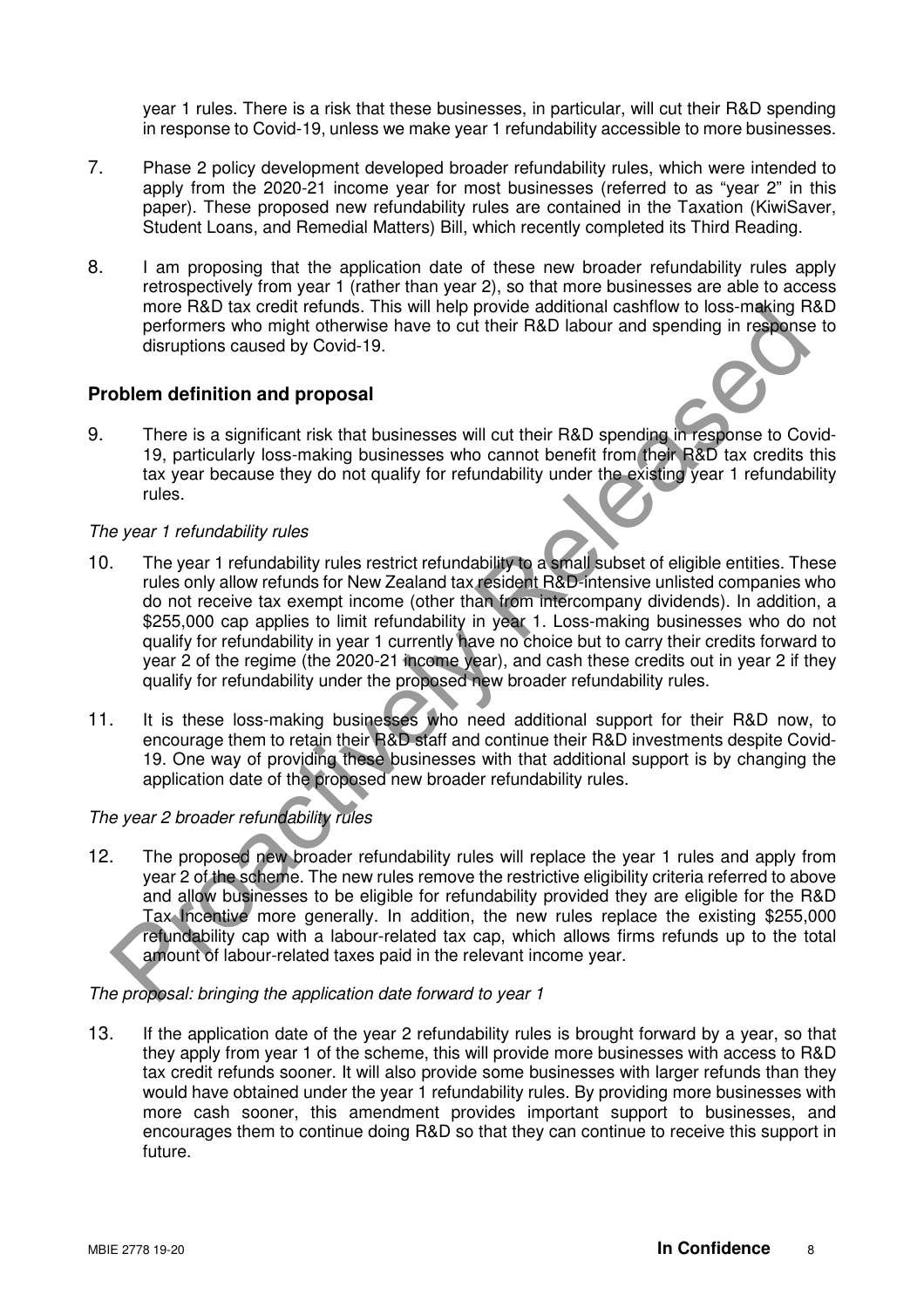#### Giving businesses a choice between year 1 and year 2 rules

14. A small minority of businesses may be able to access more refunds under the year 1 refundability rules than the proposed year 2 refundability rules. To ensure business certainty in the regime is maintained, and that no business is disadvantaged by the urgent amendment, officials recommend that businesses be allowed to choose which refundability rules they would like to apply to their year 1 R&D Tax Incentive claim. From year 2, all businesses would have to apply the year 2 refundability rules (they would not be able to choose to apply the year 1 rules).

#### New Zealand's future economic recovery

15. This amendment provides targeted support to innovative businesses, to enable them to retain their R&D programmes and the high-skilled jobs that will be necessary to our future economic recovery. The amendment will provide more support for businesses already intending to claim the R&D Tax Incentive in year 1, and could encourage them to enrol and file their year 1 claims with Inland Revenue sooner (rather than waiting to file closer to their claim due date). If this amendment is not made, businesses are more likely to reduce or stop their R&D, resulting in a deeper and more protracted decline in economic activity. It would also weaken the economy's ability to recover once the global economy has stabilised. Wealand's tuture economic recovery<br>
This amendment provides targeted support to innovative businesses, to enable them to their RaD programmes and the high-skilled jobs that will be necessary to our future economy. The amen

#### **Risks**

#### Fraud risks

16. There is a risk that bringing forward the application of broader refundability rules could increase the risk of fraudulent claims in year 1 of the scheme. Year 1 of the scheme ends in less than two weeks, which will provide little opportunity for fraudulent claims to be developed during year 1 in response to the amendment. There are also safeguards built-in to the proposed new broader refundability rules, in the form of a labour-related tax cap, which ensures businesses have a tangible economic presence in New Zealand before refunds will be allowed. The combination of these two factors mean the risk of successful fraudulent claims is very small.

#### Implementation risks

17. Inland Revenue systems are currently set up to apply the year 1 rules to R&D Tax Incentive claims. I have consulted with Inland Revenue, which has confirmed that they will be able to implement and administer the proposal.

## **Financial Implications**

## Fiscal cost

18. The proposal is revenue neutral, and has no effect on our estimate of the fiscal costs of the R&D Tax Incentive. The model of fiscal costs used treats tax credits and cash payments (in the form of refunds) as equivalent.

#### Cash support for businesses

19. Officials asked all stakeholders consulted to provide an estimate of the amount of cash support this proposal would provide to businesses they are connected with in New Zealand. Based on the sample of businesses who responded to this request we estimate this proposal will provide approximately \$50-70 million of cash support to the surveyed businesses. Cash sensitive businesses will be incentivised to file as soon as possible.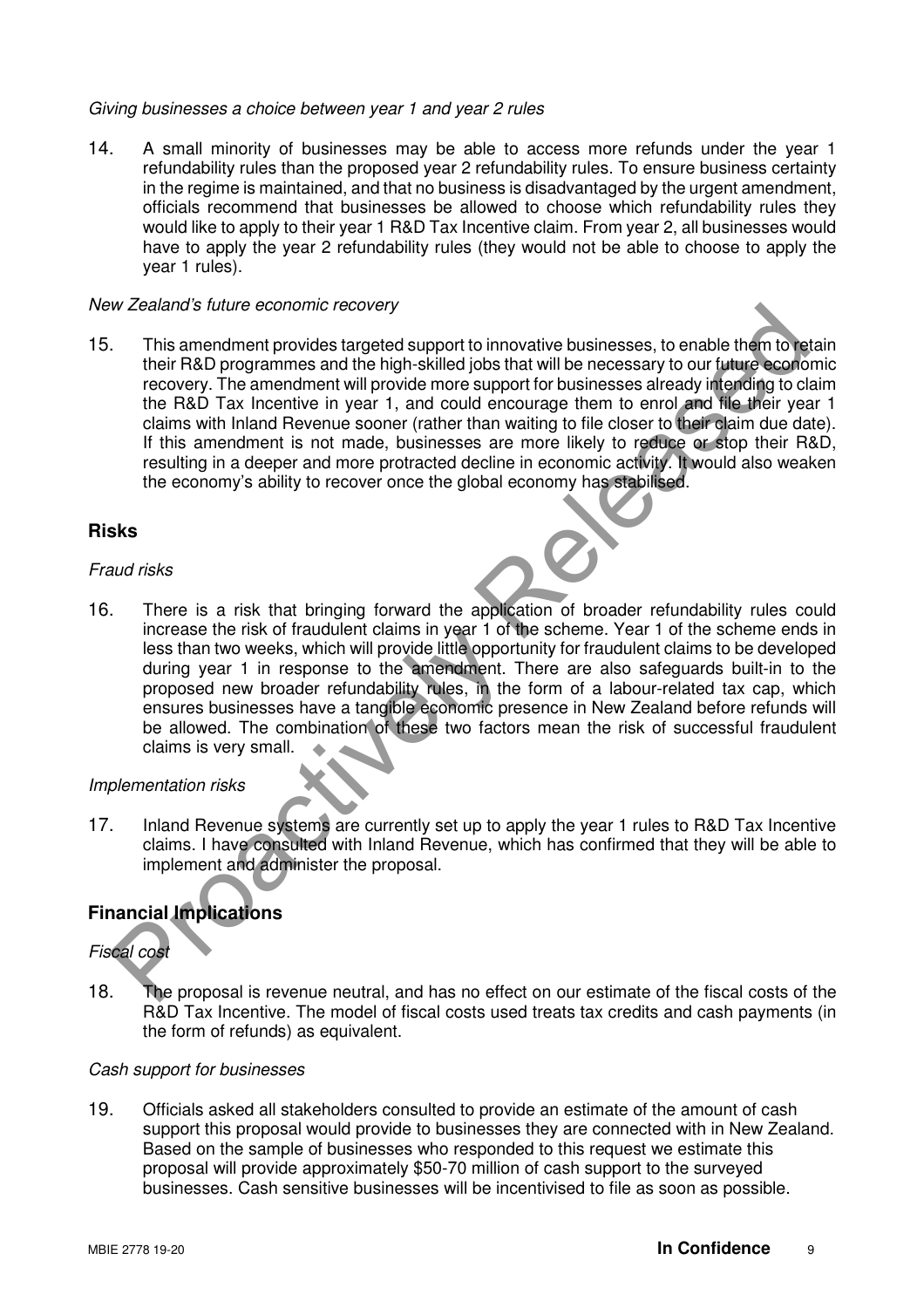Businesses that file close to the end of the tax year could expect to receive these refunds within the next few months.

#### **Legislative Implications**

- 20. Implementing these proposals requires changes to tax legislation (including the Income Tax Act 2007 and potentially also the Tax Administration Act 1994).
- 21. If approved, I propose including the legislative changes resulting from these recommendations in the Urgent Covid-19 Tax Matters Bill, scheduled for introduction and passage through all stages under urgency on 7 April.

#### **Impact Analysis**

#### Regulatory Impact Assessment



- 22. A regulatory impact assessment is not required as the broader refundability proposals have already been discussed in the regulatory impact assessment for the Taxation (KiwiSaver, Student Loans, and Remedial Matters) Bill. Producing a new regulatory impact assessment would substantively duplicate this analysis.
- 23. While this policy proposal moves the start date for the broader refundability proposals forward, the appropriation for the Tax Incentive in Budget 2018 already allows for the fiscal cost of full refundability, as the existing fiscal cost model assumed no constraint on refundability. There is therefore no change to the analysis already developed in the regulatory impact assessment for the Taxation (KiwiSaver, Student Loans, and Remedial Matters) Bill as a result of this proposal. passage through all stages under urgency on 7 April.<br> **Data Analysis**<br> *Sydlatory impact Assessment*<br>
A regulatory impact assessment is not required as the broader refundability proposals ha<br>
alcohed boom discussed in the

#### Climate Implications of Policy Assessment

24. Officials do not consider that the policy would have significant implications for the climate. The policy does not aim to reduce greenhouse gas emissions and will not have any notable impact on emissions, waste, or other environmental factors.

### **Population Implications**

25. The proposal will have a positive impact on the population on New Zealand, as it will help encourage businesses to retain their R&D labour and continue purchasing the goods and services necessary to continue performing R&D.

### **Human Rights**

26. There are no human rights implications arising from the proposals in this paper.

## **Consultation**

27. Each of the Big 4 accounting firms (EY, Deloitte, PwC and KPMG), some businesses, and a representative of the Corporate Taxpayers Group<sup>6</sup> have been consulted on the proposal. All stakeholders consulted strongly support the proposal.

 $\overline{a}$ 

 $^6$  The Corporate Taxpayers Group is an organisation of major New Zealand companies that works with officials to achieve positive changes to tax policy in New Zealand. The Group's members include Air New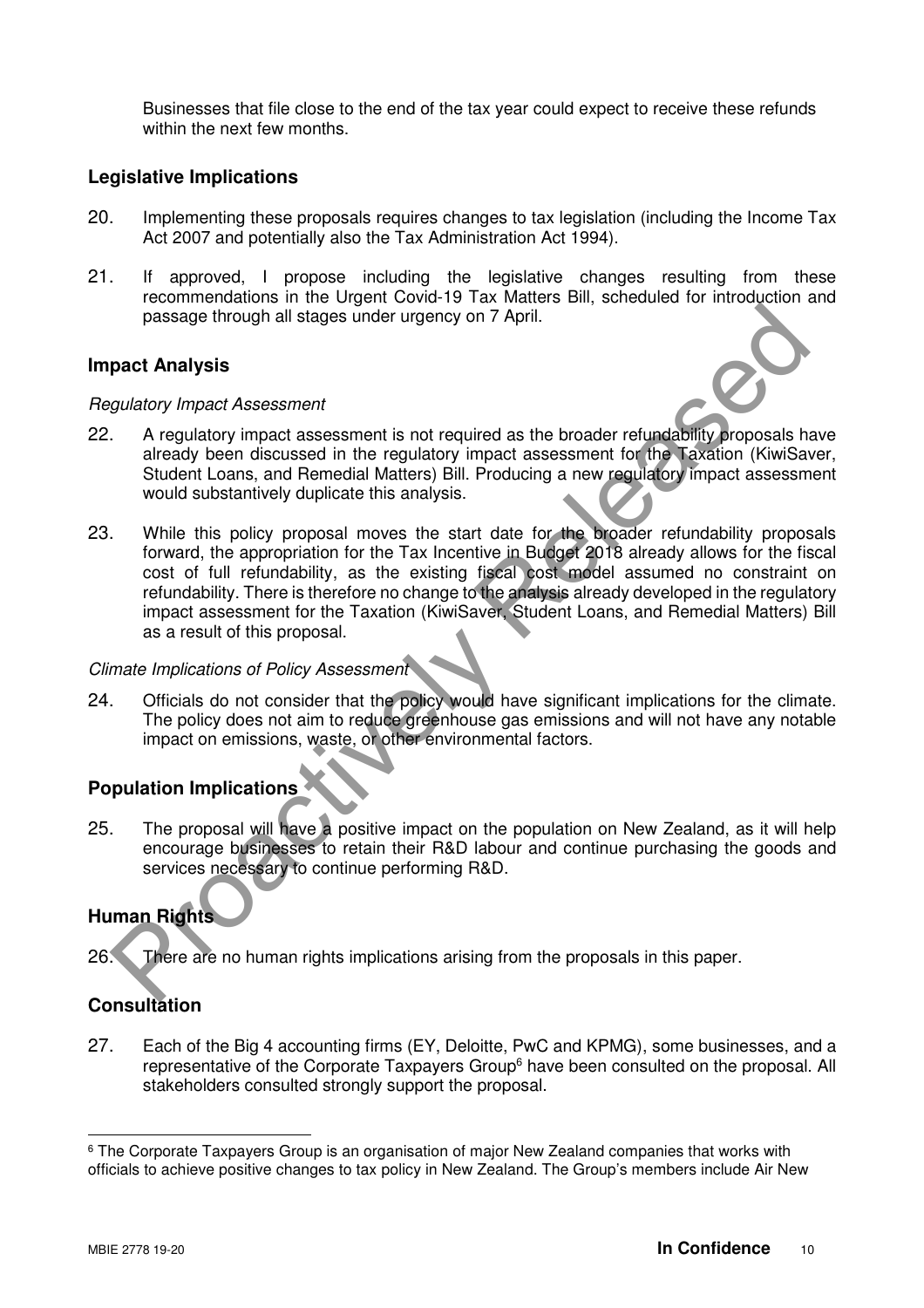#### **Communications**

28. I will make an announcement on the contents of the Bill, including this proposal, following enactment of the Legislation. A commentary on the Bill will also be released, and Inland Revenue will update its guidance material. Inland Revenue will include details of the new legislation in a Tax Information Bulletin after the Bill is enacted. There will also be targeted communication to businesses likely to be affected by the amendment.

#### **Proactive Release**

29. I propose to proactively release this Cabinet paper, associated minutes, and key advice papers with any appropriate redactions within 30 working days of Cabinet making final decisions.

#### **Recommendations**

The Minister of Revenue recommends that the Committee:

- 1. **Note** that the new refundability rules that are contained in the Taxation (KiwiSaver, Student Loans, and Remedial Matters) Bill, which recently completed its Third Reading, are intended to apply from the 2020-21 income year for most businesses (referred to as "year 2" in this paper). The propose to proactively release this Cabinet paper, associated minutes, and key advectes with any appropriate redactions within 30 working days of Cabinet making to decisions.<br> **Commendations**<br> **Commendations**<br> **Example**
- 2. **Agree** that the application date of these new broader refundability rules apply retrospectively from year 1 (rather than year 2), so that more businesses are able to access more R&D tax credit refunds.
- 3. **Note** that this will help provide additional cashflow to loss-making R&D performers who might otherwise have to cut their R&D labour and spending in response to disruptions caused by Covid-19.
- 4. **Agree** that in year 1 of the scheme, businesses should be able to choose whether to apply the year 1 refundability rules or the year 2 refundability rules.
- 5. **Invite** the Ministers of Research, Science and Innovation and Revenue to instruct Inland Revenue to draft legislation to give effect to the policy proposal and its intent contained in this paper.
- 6. **Agree** to introduce legislative provisions to give effect to the proposal in the Urgent Covid-19 Tax Matters Bill.
- 7. **Agree** to include any consequential legislative amendments necessary to give effect to the proposal in the Urgent Covid-19 Tax Matters Bill.

 $\overline{a}$ Zealand Limited, Airways Corporation of New Zealand, AMP Life Limited, ANZ Bank New Zealand, ASB Bank Limited, Bank of New Zealand, Chorus Limited, Contact Energy Limited, Downer New Zealand Limited, Fisher & Paykel Healthcare Limited, Fletcher Building Limited, Fonterra Cooperative Group Limited, General Electric, Genesis Energy Limited, IAG New Zealand Limited, Infratil Limited, Lion Pty Limited, Meridian Energy, Methanex New Zealand Limited, New Zealand Post Limited, New Zealand Racing Board, New Zealand Steel Limited, New Zealand Superannuation Fund, Opus International Consultants Limited, Origin Energy New Zealand Limited, Pacific Aluminium (New Zealand) Limited, Powerco Limited, Shell New Zealand (2011) Limited, SKYCITY Entertainment Group Limited, Spark New Zealand Limited, T&G Global Limited, The Todd Corporation Limited, TOWER Limited, Vodafone New Zealand Limited, Westpac New Zealand Limited, Z Energy Limited, and ZESPRI International Limited.